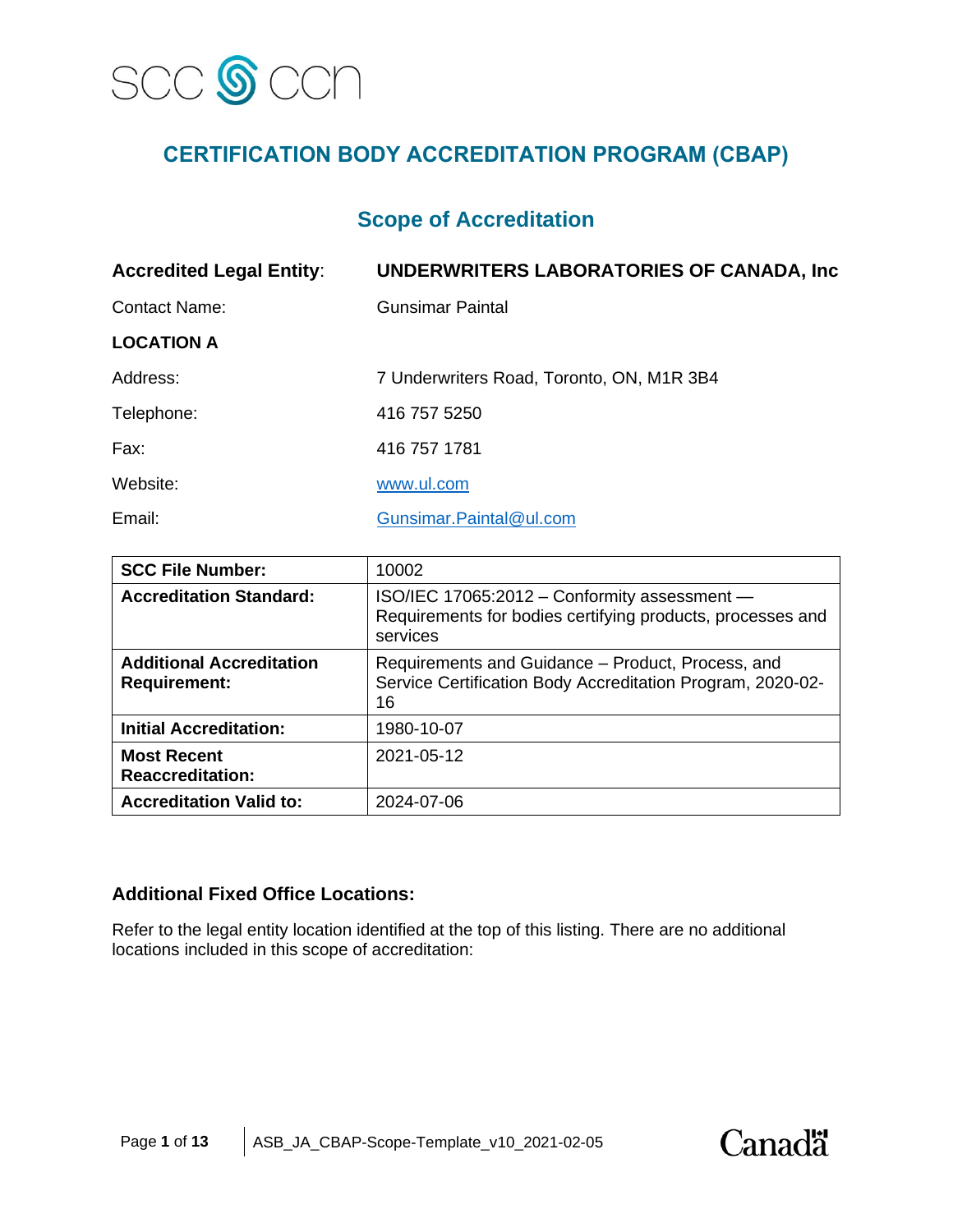

**Certification Mark:**



## **Product Certification Scheme:**

ISO/IEC 17067, Conformity assessment - Fundamentals of product certification and guidelines for product certification schemes, *scheme type 4* most closely resembles the product certification scheme operated by this organization. The surveillance part of this scheme allows for the choice between periodically taking samples of the product from the point of production, or from the market, or from both, and subjecting them to determination activities to check that items produced subsequent to the initial attestation fulfil the specified requirements. The surveillance includes periodic assessment of the production process. This scheme can both indicate the impact of the distribution channel on conformity and provide a pre-market mechanism to identify and resolve serious nonconformities. Significant duplication of effort may take place for those products whose conformity is not affected during the distribution process.

## **Scope of Accreditation:**

The scope of accreditation for the above-mentioned legal entity limits the use of the certification mark shown, to products that meet standards classified by the following international classification coding:

| ICS No.   | <b>Title</b>                                          | <b>Purpose</b>                              |
|-----------|-------------------------------------------------------|---------------------------------------------|
| 11.040.10 | Anaesthetic, respiratory and reanimation<br>equipment | <b>Electrical Safety</b>                    |
| 11.040.50 | Radiographic equipment                                | <b>Electrical Safety</b>                    |
| 11.040.55 | Diagnostic equipment                                  | <b>Electrical Safety</b>                    |
| 11.040.60 | Therapy equipment                                     | <b>Electrical Safety</b>                    |
| 11.060.20 | Dental equipment                                      | Performance and<br><b>Electrical Safety</b> |
| 11.140    | Hospital equipment                                    | <b>Electrical Safety</b>                    |
| 11.180.10 | Aids and adaptation for moving                        | Performance                                 |

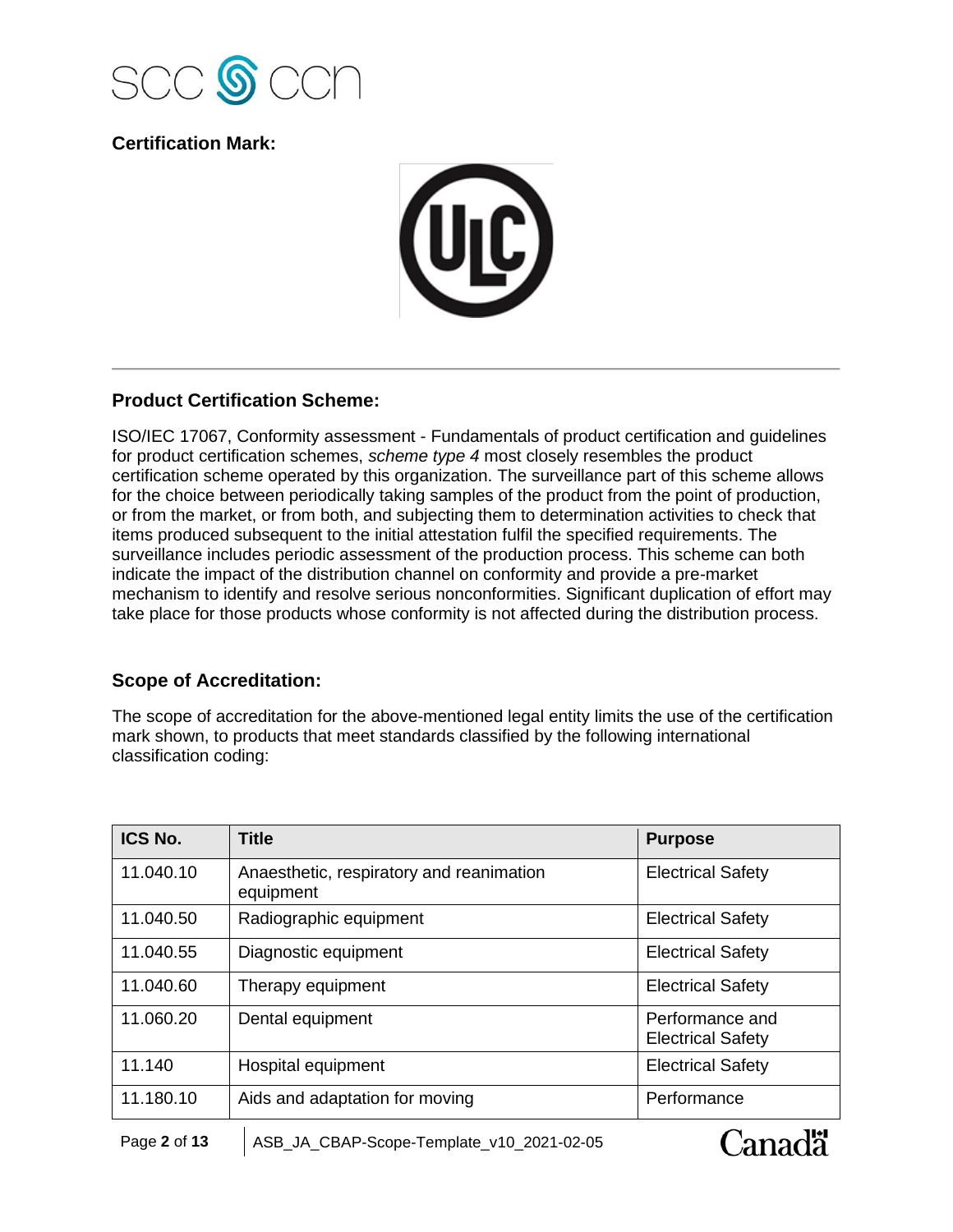

| ICS No.   | <b>Title</b>                                                    | <b>Purpose</b>                              |
|-----------|-----------------------------------------------------------------|---------------------------------------------|
| 13.030.40 | Installations and equipment for waste disposal and<br>treatment | Performance and Safety                      |
| 13.220.10 | Fire-fighting                                                   | Performance                                 |
| 13.220.20 | Fire protection                                                 | Safety                                      |
| 13.220.40 | Ignitability and burning behavior of materials and<br>products  | Performance and Safety                      |
| 13.220.50 | Fire-resistance of building materials and elements              | Performance and Safety                      |
| 13.230    | Explosion protection                                            | Performance and Safety                      |
| 13.240    | Protection against excessive pressure                           | Performance and Safety                      |
| 13.260    | Protection against electric shock                               | Performance and Safety                      |
| 13.310    | Protection against crime                                        | Performance and<br><b>Electrical Safety</b> |
| 13.320    | Alarm and warning systems                                       | Performance                                 |
| 13.340.10 | Protective clothing (personal flotation device)                 | Performance and Safety                      |
| 13.340.20 | Head protective equipment                                       | Performance and Safety                      |
| 13.340.30 | Respiratory protective devices                                  | Performance and Safety                      |
| 13.340.40 | Protective gloves                                               | Performance and Safety                      |
| 13.340.50 | Protective footwear                                             | Performance and Safety                      |
| 17.140    | Acoustics and acoustic measurements                             | Performance                                 |
| 19.080    | Electrical and electronic testing                               | Performance and Safety                      |
| 21.060.10 | Bolts, screws, studs                                            | Performance                                 |
| 21.060.20 | <b>Nuts</b>                                                     | Performance                                 |
| 21.060.30 | Washers, locking elements                                       | Performance                                 |
| 21.060.40 | <b>Rivets</b>                                                   | Performance                                 |
| 21.060.50 | Pins, nails                                                     | Performance                                 |
| 21.060.70 | Clamps and staples                                              | Performance                                 |
| 21.140    | Seals, glands                                                   | Performance                                 |
| 21.180    | Housings, enclosures, other machine parts                       | Safety                                      |
| 23.020.10 | Stationary containers and tanks                                 | Performance                                 |
| 23.020.20 | Vessels and containers mounted on vehicles                      | Performance                                 |

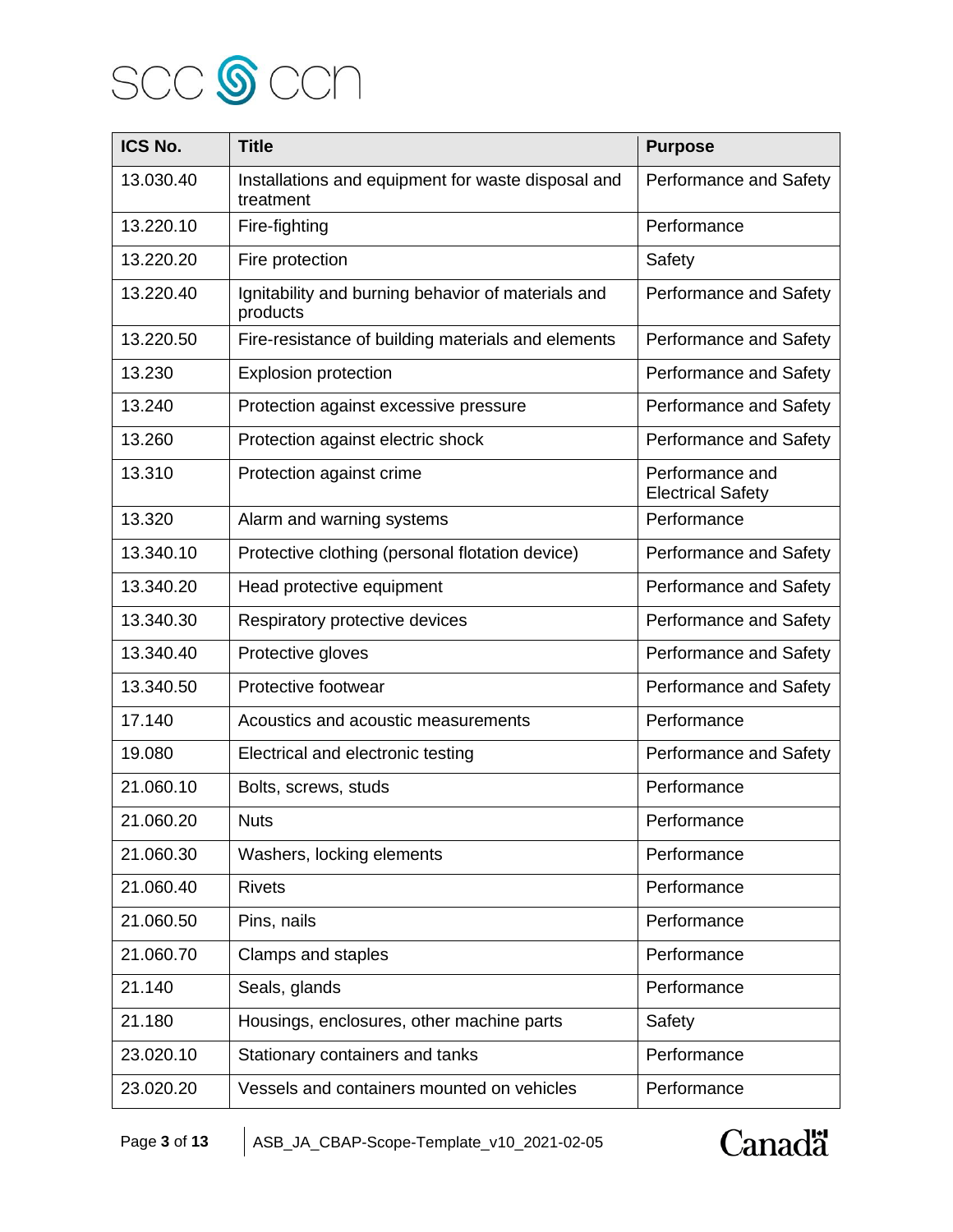

| ICS No.   | <b>Title</b>                               | <b>Purpose</b>                              |
|-----------|--------------------------------------------|---------------------------------------------|
| 23.020.30 | Gas pressure vessels, gas cylinders        | Performance                                 |
| 23.040.10 | Iron and steel pipes                       | Performance                                 |
| 23.040.20 | Plastics pipes                             | Performance                                 |
| 23.040.40 | <b>Metal fittings</b>                      | Performance                                 |
| 23.040.45 | Plastics fittings                          | Performance                                 |
| 23.040.50 | Pipes and fittings of other materials      | Performance                                 |
| 23.040.60 | Flanges, couplings and joints              | Performance                                 |
| 23.040.70 | Hoses and hose assemblies                  | Performance                                 |
| 23.040.80 | Seals for pipe and hose assemblies         | Performance                                 |
| 23.060.30 | Gate valves                                | Performance                                 |
| 23.060.40 | Pressure regulators                        | Performance                                 |
| 23.060.50 | <b>Check valves</b>                        | Performance                                 |
| 23.080    | Pumps                                      | Performance                                 |
| 23.100.60 | Filters, seals and contamination of fluids | Performance                                 |
| 23.120    | Ventilators. Fans. Air-conditioners        | Performance                                 |
| 23.140    | Compressors and pneumatic machines         | Performance and<br><b>Electrical Safety</b> |
| 25.040.40 | Industrial process measurement and control | Performance                                 |
| 25.140.20 | Electric tools                             | Safety                                      |
| 25.160.30 | Welding equipment                          | Safety                                      |
| 25.180.10 | Electric furnaces                          | <b>Electrical Safety</b>                    |
| 25.180.20 | <b>Fuel furnaces</b>                       | Performance and<br><b>Electrical Safety</b> |
| 27.060.10 | Liquid and solid fuel burners              | Performance                                 |
| 27.060.20 | Gas fuel burners                           | Performance                                 |
| 27.060.30 | Boilers and heat exchangers                | Performance                                 |
| 27.080    | Heat pumps                                 | <b>Electrical Safety</b>                    |
| 29.020    | Electrical engineering in general          | Performance, Safety                         |
| 29.035.20 | Plastics and rubber insulating materials   | Performance                                 |

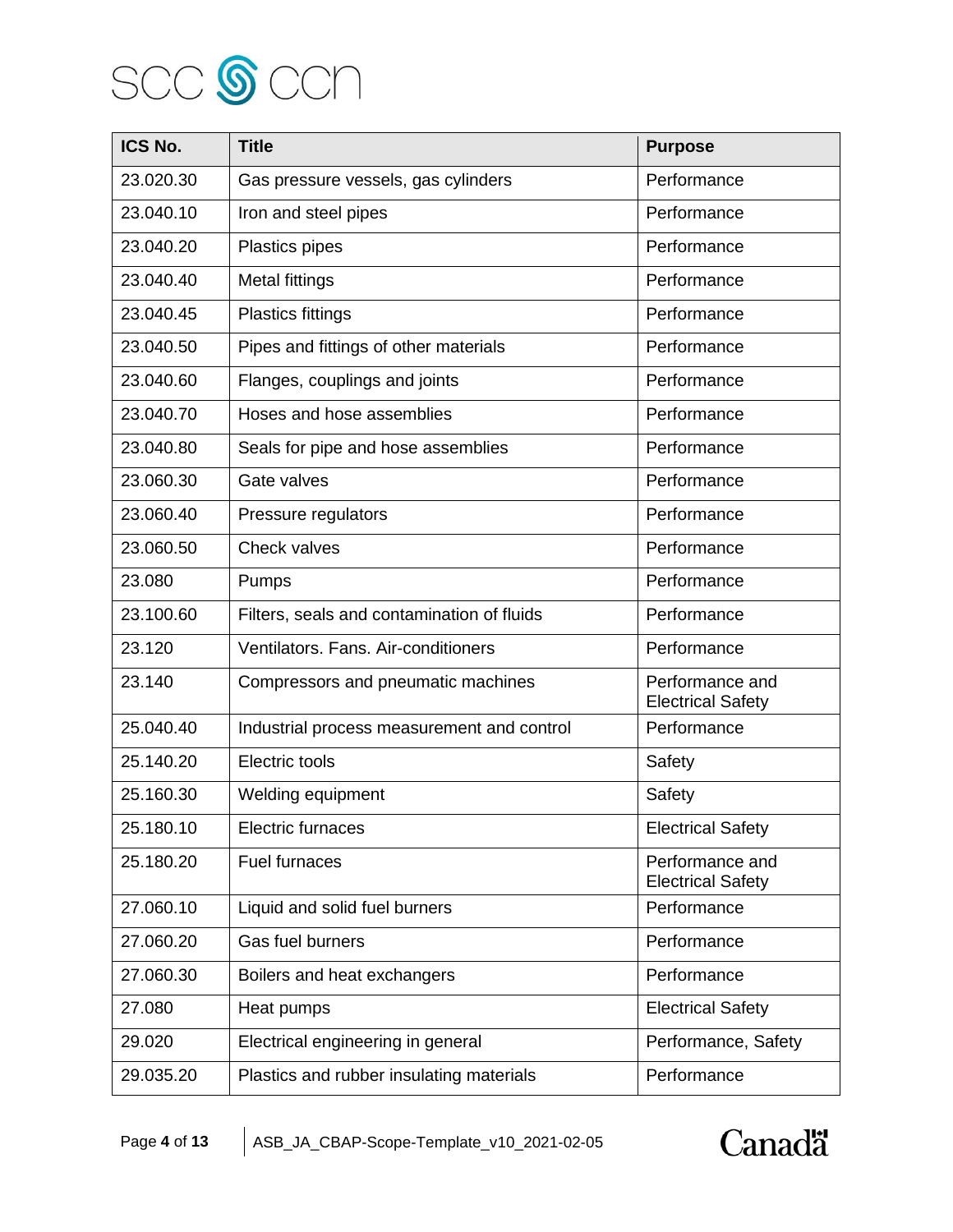

| ICS No.   | <b>Title</b>                                    | <b>Purpose</b>                                               |
|-----------|-------------------------------------------------|--------------------------------------------------------------|
| 29.060.10 | Wires                                           | Performance and<br><b>Electrical Safety</b>                  |
| 29.060.20 | Cables                                          | Performance and<br><b>Electrical Safety</b>                  |
| 29.080.30 | Insulation systems                              | Performance                                                  |
| 29.100.10 | Magnetic components                             | Performance                                                  |
| 29.100.20 | Electrical and electromechanical components     | <b>Electrical Safety</b>                                     |
| 29.120.10 | Conduits for electrical purposes                | <b>Electrical Safety</b>                                     |
| 29.120.20 | Connecting devices                              | <b>Electrical Safety</b>                                     |
| 29.120.30 | Plugs, socket-outlets, couplers                 | <b>Electrical Safety</b>                                     |
| 29.120.40 | <b>Switches</b>                                 | <b>Electrical Safety</b>                                     |
| 29.120.50 | Fuses and other overcurrent protection devices  | <b>Electrical Safety</b>                                     |
| 29.120.70 | Relays                                          | <b>Electrical Safety</b>                                     |
| 29.140.10 | Lamp caps and holders                           | <b>Electrical Safety</b>                                     |
| 29.140.20 | Incandescent lamps                              | <b>Electrical Safety</b>                                     |
| 29.160.20 | Generators                                      | <b>Electrical Safety</b>                                     |
| 29.160.30 | <b>Motors</b>                                   | <b>Electrical Safety and</b><br><b>Electrical Efficiency</b> |
| 29.160.40 | Generating sets                                 | <b>Electrical Safety and</b><br><b>Electrical Efficiency</b> |
| 29.180    | <b>Transformers. Reactors</b>                   | <b>Electrical Safety</b>                                     |
| 29.200    | Rectifiers. Convertors. Stabilized power supply | <b>Electrical Safety</b>                                     |
| 29.240.30 | Control equipment for electric power systems    | Performance                                                  |
| 29.260.10 | Electrical installations for outdoor use        | <b>Electrical Safety</b>                                     |
| 29.260.20 | Electrical apparatus for explosive atmospheres  | Performance and<br><b>Electrical Safety</b>                  |
| 31.040.10 | <b>Fixed resistors</b>                          | <b>Electrical Safety</b>                                     |
| 31.040.20 | Potentiometers, variable resistors              | <b>Electrical Safety</b>                                     |
| 31.040.30 | <b>Thermistors</b>                              | <b>Electrical Safety</b>                                     |
| 31.060.10 | <b>Fixed capacitors</b>                         | <b>Electrical Safety</b>                                     |
| 31.060.20 | Ceramic and mica capacitors                     | <b>Electrical Safety</b>                                     |

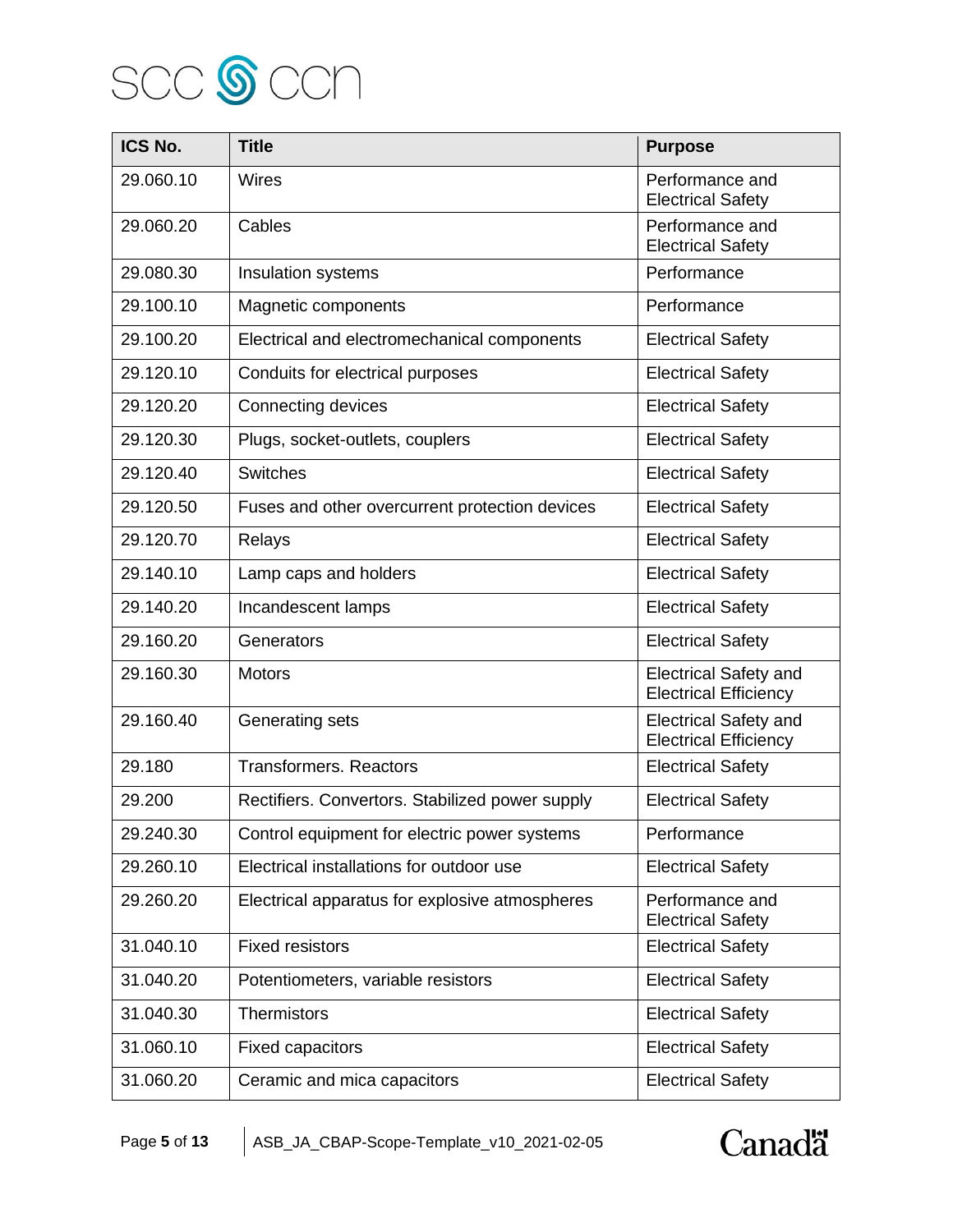

| ICS No.   | <b>Title</b>                               | <b>Purpose</b>                              |
|-----------|--------------------------------------------|---------------------------------------------|
| 31.060.30 | Paper and plastic capacitors               | <b>Electrical Safety</b>                    |
| 31.060.40 | Tantalum electrolytic capacitors           | <b>Electrical Safety</b>                    |
| 31.060.50 | Aluminum electrolytic capacitors           | <b>Electrical Safety</b>                    |
| 31.060.60 | Variable capacitors                        | <b>Electrical Safety</b>                    |
| 31.060.70 | Power capacitors                           | <b>Electrical Safety</b>                    |
| 31.100    | Electronic tubes                           | <b>Electrical Safety</b>                    |
| 31.120    | Electronic display devices                 | <b>Electrical Safety</b>                    |
| 31.160    | <b>Electric filters</b>                    | <b>Electrical Safety</b>                    |
| 31.180    | Printed circuits and boards                | Performance                                 |
| 31.260    | Optoelectronics. Laser equipment           | <b>Electrical Safety</b>                    |
| 33.040.40 | Data communication networks                | <b>Electrical Safety</b>                    |
| 33.050.10 | Telephone equipment                        | <b>Electrical Safety</b>                    |
| 33.060.20 | Receiving and transmitting equipment       | <b>Electrical Safety</b>                    |
| 33.160.20 | Radio receivers                            | <b>Electrical Safety</b>                    |
| 33.160.25 | <b>Television receivers</b>                | <b>Electrical Safety</b>                    |
| 33.160.30 | Audio systems                              | <b>Electrical Safety</b>                    |
| 33.160.40 | Video systems                              | <b>Electrical Safety</b>                    |
| 33.160.50 | Accessories                                | <b>Electrical Safety</b>                    |
| 33.180.10 | Fibres and cables                          | <b>Electrical Safety</b>                    |
| 35.020    | Information technology (IT) in general     | <b>Electrical Safety</b>                    |
| 35.160    | Microprocessor systems                     | <b>Electrical Safety</b>                    |
| 35.180    | IT terminal and other peripheral equipment | <b>Electrical Safety</b>                    |
| 35.260    | Office machines                            | <b>Electrical Safety</b>                    |
| 37.040.10 | Photographic equipment. Projectors         | <b>Electrical Safety</b>                    |
| 39.040.20 | <b>Clocks</b>                              | <b>Electrical Safety</b>                    |
| 43.040.10 | Electrical and electronic equipment        | Performance and<br><b>Electrical Safety</b> |
| 43.060.40 | Fuel systems                               | Performance and<br><b>Electrical Safety</b> |

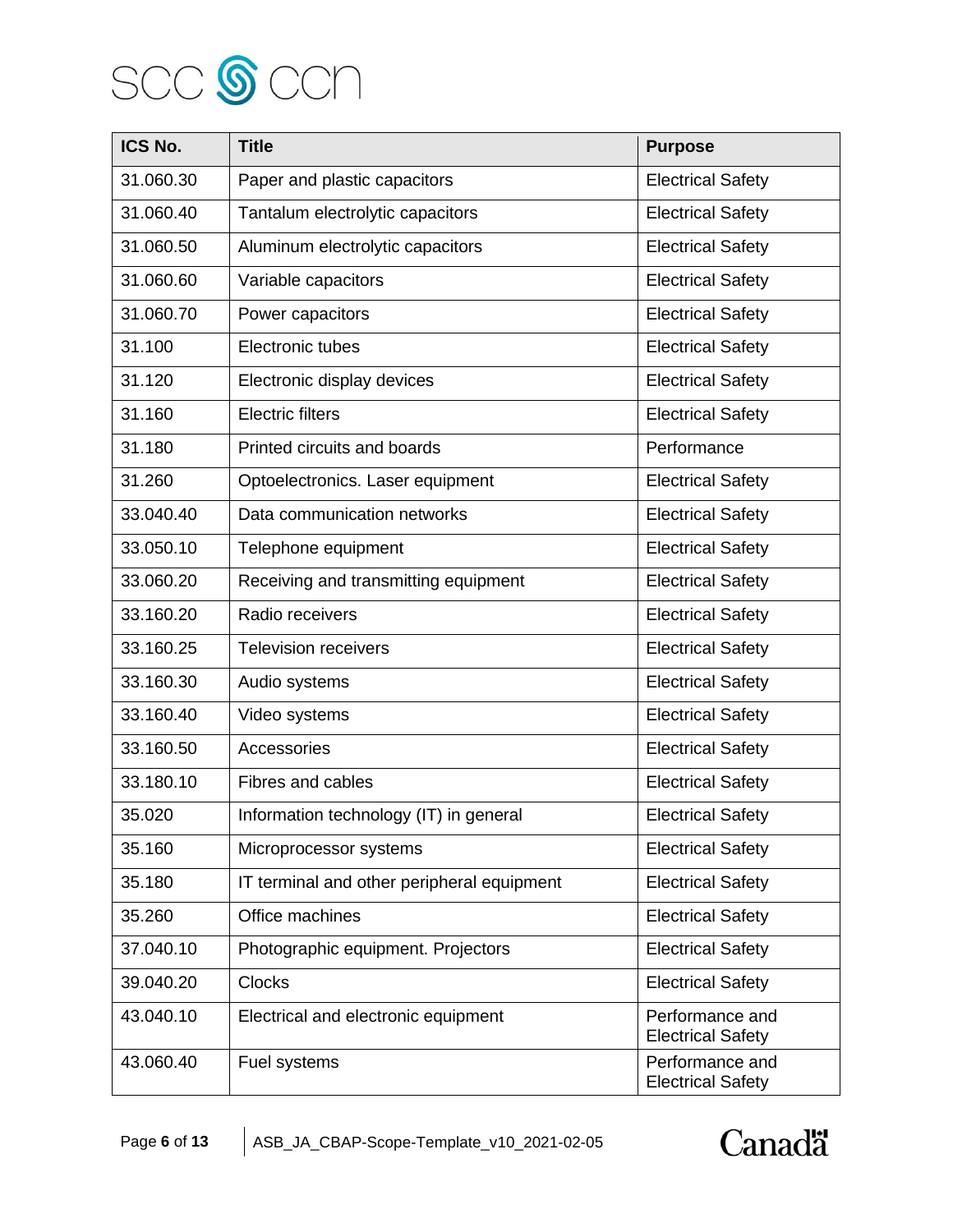

| ICS No.   | <b>Title</b>                                                        | <b>Purpose</b>                              |
|-----------|---------------------------------------------------------------------|---------------------------------------------|
| 43.060.50 | Electrical and electronic equipment. Control<br>systems             | Performance and<br><b>Electrical Safety</b> |
| 47.020.60 | Electrical equipment of ships and of marine<br>structures           | Safety                                      |
| 47.020.90 | Marine ventilation, air conditioning and heating<br>systems         | <b>Performance Safety</b>                   |
| 53.060    | <b>Industrial trucks</b>                                            | <b>Fire Safety</b>                          |
| 61.080    | Sewing machines and other equipment for the<br>clothing industry    | <b>Electrical Safety</b>                    |
| 75.200    | Petroleum, petroleum products and natural gas<br>handling equipment | Safety                                      |
| 91.060.10 | <b>Walls. Partitions. Façades</b>                                   | <b>Fire Safety</b>                          |
| 91.060.20 | Roofs                                                               | <b>Fire Safety</b>                          |
| 91.060.30 | Ceilings. Floors. Stairs                                            | <b>Fire Safety</b>                          |
| 91.060.40 | Chimneys, shafts, ducts                                             | Performance                                 |
| 91.060.50 | Doors and windows                                                   | <b>Fire Safety</b>                          |
| 91.060.99 | Other elements of buildings (cedar shakes and<br>shingles)          | <b>Fire Safety</b>                          |
| 91.080.40 | Concrete structures                                                 | <b>Fire Safety</b>                          |
| 91.090    | <b>External structures</b>                                          | <b>Fire Safety</b>                          |
| 91.100.10 | Cement, Gypsum, Lime, Mortar                                        | <b>Fire Safety</b>                          |
| 91.100.15 | Mineral materials and products                                      | <b>Fire Safety</b>                          |
| 91.100.25 | Ceramic and terracotta building products                            | <b>Fire Safety</b>                          |
| 91.100.30 | Concrete and concrete products                                      | <b>Fire Safety</b>                          |
| 91.100.40 | Products in fibre-reinforced cement                                 | <b>Fire Safety</b>                          |
| 91.100.50 | <b>Binders, Sealing materials</b>                                   | <b>Fire Safety</b>                          |
| 91.120.10 | Thermal insulation of buildings                                     | <b>Fire Safety</b>                          |
| 91.120.20 | Acoustics in building, Sound insulation                             | Performance                                 |
| 91.140.10 | Central heating systems                                             | Safety                                      |
| 91.140.30 | Ventilation and air-conditioning                                    | Performance                                 |
| 91.140.40 | Gas supply systems                                                  | <b>Fire Safety</b>                          |
| 91.140.50 | Electricity supply systems                                          | <b>Fire Safety</b>                          |

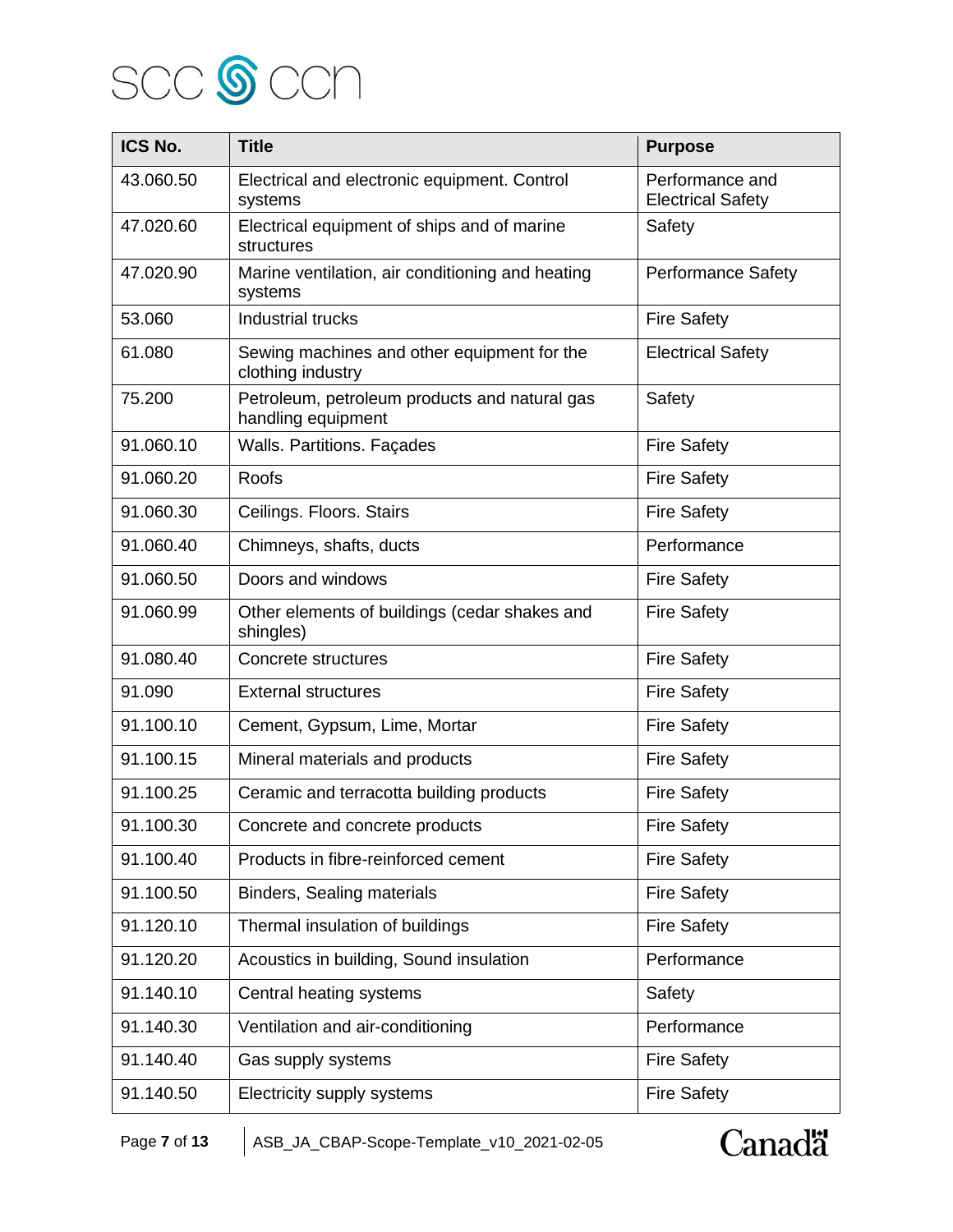

| ICS No.   | <b>Title</b>                                                    | <b>Purpose</b>                              |
|-----------|-----------------------------------------------------------------|---------------------------------------------|
| 91.140.60 | Water supply systems                                            | Performance                                 |
| 91.140.65 | Water heating equipment                                         | Performance and<br><b>Electrical Safety</b> |
| 91.140.70 | Sanitary installations                                          | Performance                                 |
| 91.160.10 | Interior lighting                                               | Performance and<br><b>Electrical Safety</b> |
| 91.190    | <b>Building accessories</b>                                     | Performance and<br><b>Electrical Safety</b> |
| 93.030    | External sewage systems                                         | Performance                                 |
| 97.030    | Domestic electrical appliances in general                       | Performance and<br><b>Electrical Safety</b> |
| 97.040.20 | Cooking ranges, working tables, ovens and similar<br>appliances | <b>Electrical Safety</b>                    |
| 97.040.30 | Domestic refrigerating appliances                               | <b>Electrical Safety</b>                    |
| 97.040.40 | <b>Dishwashers</b>                                              | <b>Electrical Safety</b>                    |
| 97.040.50 | Small kitchen appliances                                        | <b>Electrical Safety</b>                    |
| 97.060    | Laundry appliances                                              | <b>Electrical Safety</b>                    |
| 97.080    | Floor treatment appliances                                      | <b>Electrical Safety</b>                    |
| 97.100.10 | <b>Electric heaters</b>                                         | <b>Fire Safety</b>                          |
| 97.100.20 | <b>Gas heaters</b>                                              | <b>Fire Safety</b>                          |
| 97.100.30 | Solid fuel heaters                                              | <b>Fire Safety</b>                          |
| 97.100.40 | Liquid fuel heaters                                             | <b>Fire Safety</b>                          |
| 97.130.20 | Commercial refrigerating appliances                             | <b>Electrical Safety</b>                    |
| 97.170    | Body care equipment                                             | <b>Electrical Safety</b>                    |
| 97.195    | Items of art and handicrafts                                    | <b>Electrical and Fire</b><br>Safety        |
| 97.200.10 | Theatre, stage and studio equipment                             | <b>Electrical Safety</b>                    |
| 97.200.20 | <b>Musical instruments</b>                                      | <b>Electrical Safety</b>                    |
| 97.200.50 | <b>Toys</b>                                                     | <b>Electrical Safety</b>                    |

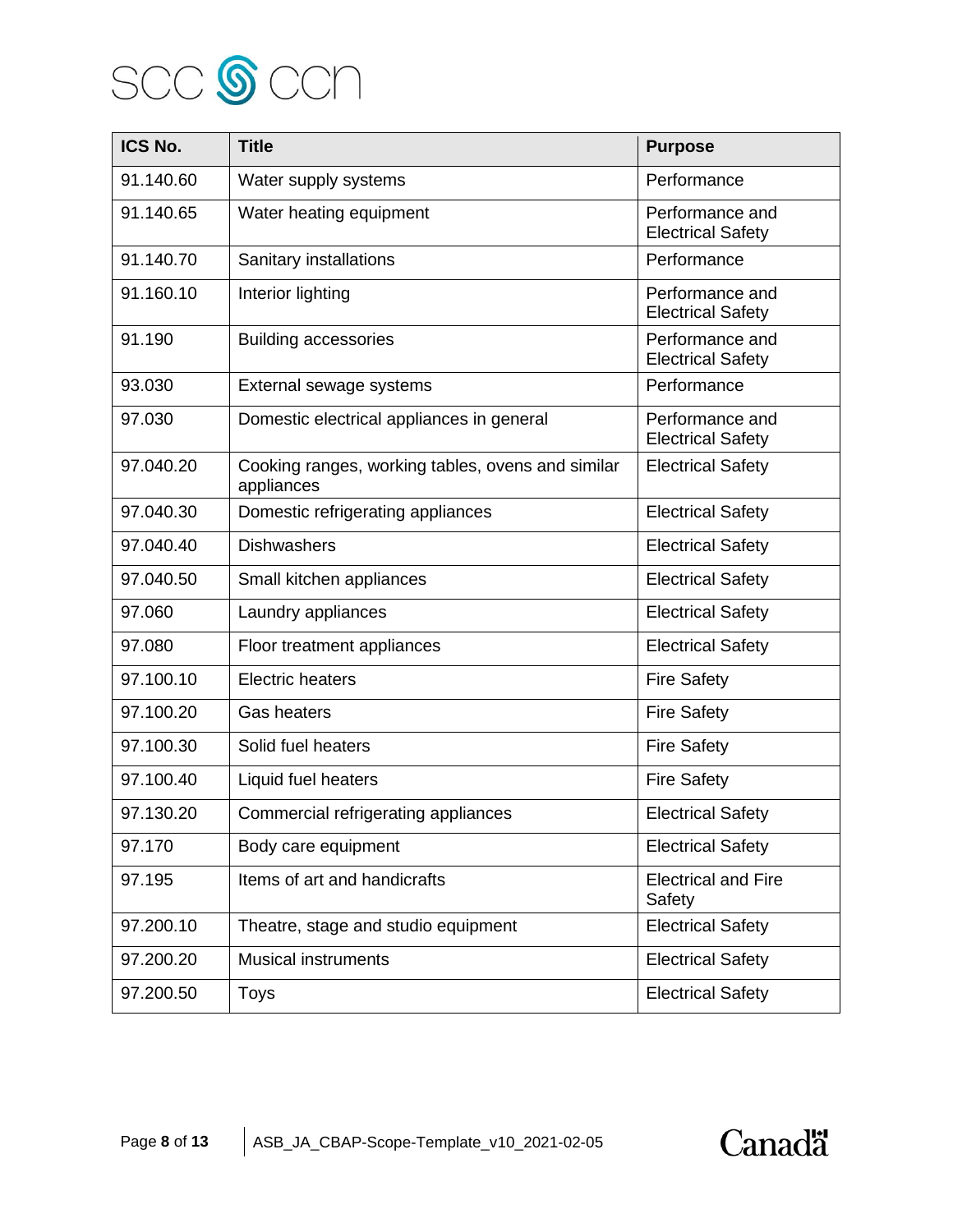

## **Product Certification Scheme**:

ISO/IEC 17067, Conformity assessment - Fundamentals of product certification and guidelines for product certification schemes, *scheme type 1b* most closely resembles the product certification scheme operated by this organization. This scheme type involves the certification of a whole batch of products, following selection and determination as specified in the scheme. The proportion to be tested, which can include testing of all the units in the batch (100% testing), would be based, for example, on the homogeneity of the items in the batch and the application of a sampling plan, where appropriate. If the outcome of the determination, review and decision is positive, all items in the batch may be described as certified and may have a mark of conformity affixed, if that is included in the scheme.

#### **Scope of Accreditation**:

The scope of accreditation for the above-mentioned legal entity limits the use of the certification mark shown, to products that meet standards classified by the following international classification coding:

| ICS No.   | <b>Title</b>                                      | <b>Purpose</b>                              |
|-----------|---------------------------------------------------|---------------------------------------------|
| 11.040.10 | Anesthetic, respiratory and reanimation equipment | <b>Electrical Safety</b>                    |
| 11.040.50 | Radiographic equipment                            | <b>Electrical Safety</b>                    |
| 11.040.55 | Diagnostic equipment                              | <b>Electrical Safety</b>                    |
| 11.040.60 | Therapy equipment                                 | <b>Electrical Safety</b>                    |
| 11.060.20 | Dental equipment                                  | Performance and<br><b>Electrical Safety</b> |
| 11.140    | Hospital equipment                                | <b>Electrical Safety</b>                    |
| 13.260    | Protection against electric shock                 | Performance and Safety                      |
| 13.320    | Alarm and warning systems                         | Performance                                 |
| 19.080    | Electrical and electronic testing                 | Performance and Safety                      |
| 21.180    | Housings, enclosures, other machine parts         | Safety                                      |
| 23.020.10 | Stationary containers and tanks                   | Performance                                 |
| 23.020.20 | Vessels and containers mounted on vehicles        | Performance                                 |
| 23.020.30 | Gas pressure vessels, gas cylinders               | Performance                                 |
| 23.080    | Pumps                                             | Performance                                 |
| 23.120    | Ventilators, Fans, Air-conditioners               | Performance                                 |
| 23.140    | Compressors and pneumatic machines                | Performance and<br><b>Electrical Safety</b> |

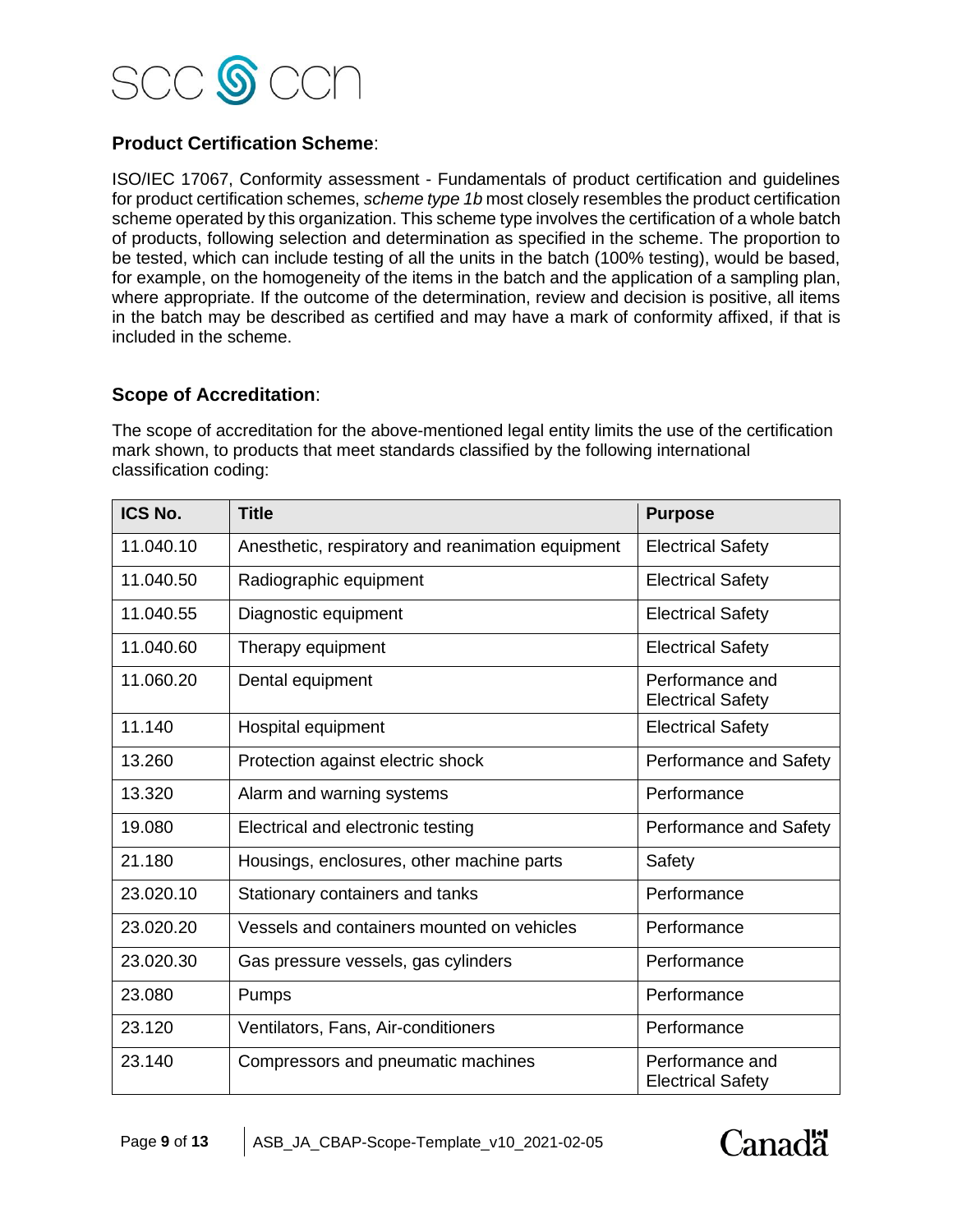

| ICS No.   | <b>Title</b>                                    | <b>Purpose</b>                                               |
|-----------|-------------------------------------------------|--------------------------------------------------------------|
| 25.040.40 | Industrial process measurement and control      | Performance                                                  |
| 25.140.20 | Electric tools                                  | Safety                                                       |
| 25.160.30 | Welding equipment                               | Safety                                                       |
| 25.180.10 | Electric furnaces                               | <b>Electrical Safety</b>                                     |
| 25.180.20 | <b>Fuel furnaces</b>                            | Performance and<br><b>Electrical Safety</b>                  |
| 27.060.10 | Liquid and solid fuel burners                   | Performance                                                  |
| 27.060.20 | Gas fuel burners                                | Performance                                                  |
| 27.060.30 | Boilers and heat exchangers                     | Performance                                                  |
| 27.080    | Heat pumps                                      | <b>Electrical Safety</b>                                     |
| 29.020    | Electrical engineering in general               | Performance, Safety                                          |
| 29.060.10 | Wires                                           | Performance and<br><b>Electrical Safety</b>                  |
| 29.060.20 | Cables                                          | Performance and<br><b>Electrical Safety</b>                  |
| 29.100.20 | Electrical and electromechanical components     | <b>Electrical Safety</b>                                     |
| 29.120.20 | Connecting devices                              | <b>Electrical Safety</b>                                     |
| 29.120.30 | Plugs, socket-outlets, couplers                 | <b>Electrical Safety</b>                                     |
| 29.120.40 | <b>Switches</b>                                 | <b>Electrical Safety</b>                                     |
| 29.120.50 | Fuses and other overcurrent protection devices  | <b>Electrical Safety</b>                                     |
| 29.120.70 | Relays                                          | <b>Electrical Safety</b>                                     |
| 29.140.10 | Lamp caps and holders                           | <b>Electrical Safety</b>                                     |
| 29.140.20 | Incandescent lamps                              | <b>Electrical Safety</b>                                     |
| 29.160.20 | Generators                                      | <b>Electrical Safety</b>                                     |
| 29.160.30 | <b>Motors</b>                                   | <b>Electrical Safety and</b><br><b>Electrical Efficiency</b> |
| 29.160.40 | Generating sets                                 | <b>Electrical Safety and</b><br><b>Electrical Efficiency</b> |
| 29.180    | <b>Transformers. Reactors</b>                   | <b>Electrical Safety</b>                                     |
| 29.200    | Rectifiers. Convertors. Stabilized power supply | <b>Electrical Safety</b>                                     |
| 29.240.30 | Control equipment for electric power systems    | Performance                                                  |

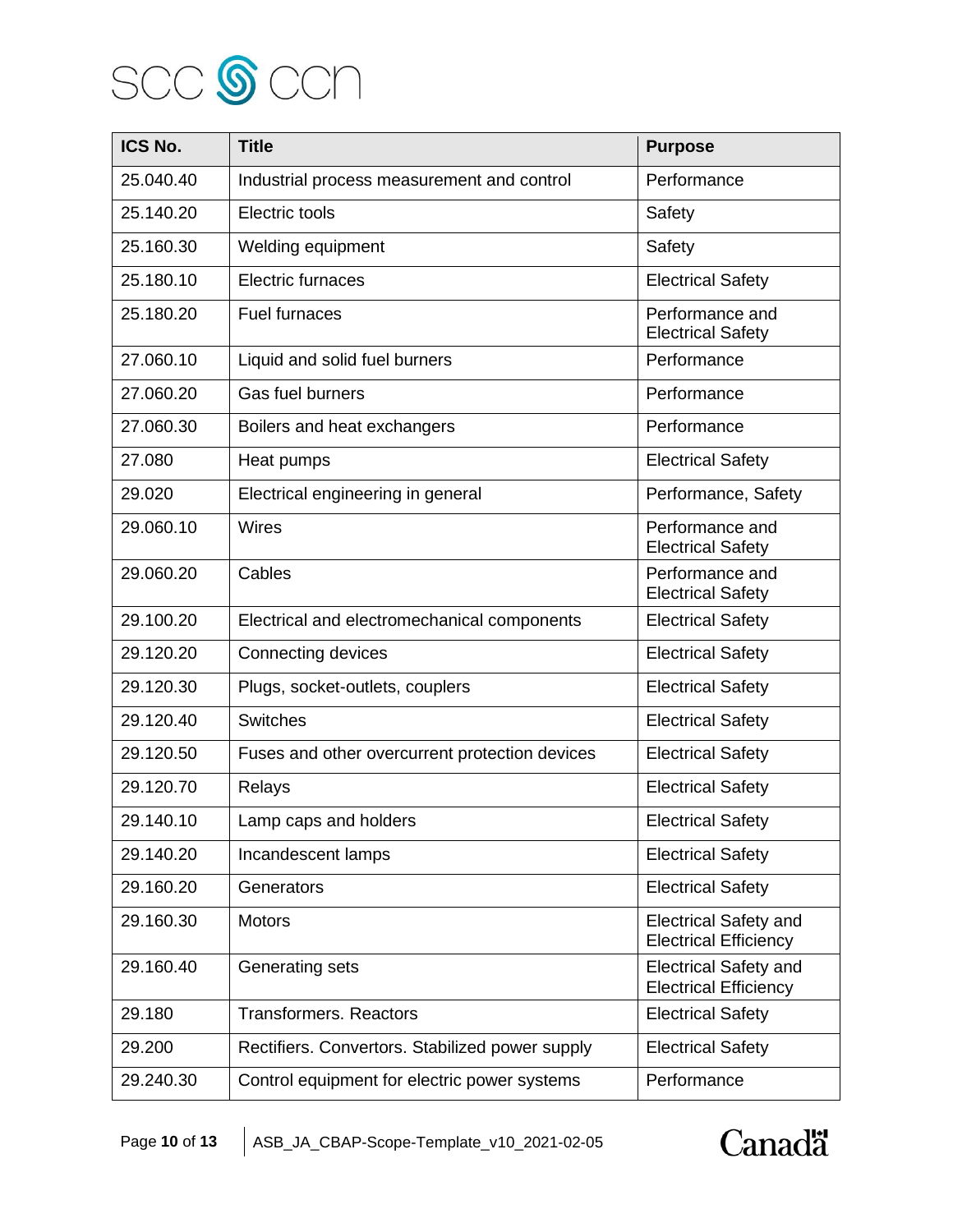

| ICS No.   | <b>Title</b>                                   | <b>Purpose</b>                              |
|-----------|------------------------------------------------|---------------------------------------------|
| 29.260.10 | Electrical installations for outdoor use       | <b>Electrical Safety</b>                    |
| 29.260.20 | Electrical apparatus for explosive atmospheres | Performance and<br><b>Electrical Safety</b> |
| 31.040.10 | <b>Fixed resistors</b>                         | <b>Electrical Safety</b>                    |
| 31.040.20 | Potentiometers, variable resistors             | <b>Electrical Safety</b>                    |
| 31.040.30 | <b>Thermistors</b>                             | <b>Electrical Safety</b>                    |
| 31.060.10 | <b>Fixed capacitors</b>                        | <b>Electrical Safety</b>                    |
| 31.060.20 | Ceramic and mica capacitors                    | <b>Electrical Safety</b>                    |
| 31.060.30 | Paper and plastic capacitors                   | <b>Electrical Safety</b>                    |
| 31.060.40 | Tantalum electrolytic capacitors               | <b>Electrical Safety</b>                    |
| 31.060.50 | Aluminum electrolytic capacitors               | <b>Electrical Safety</b>                    |
| 31.060.60 | Variable capacitors                            | <b>Electrical Safety</b>                    |
| 31.060.70 | Power capacitors                               | <b>Electrical Safety</b>                    |
| 31.120    | Electronic display devices                     | <b>Electrical Safety</b>                    |
| 31.160    | <b>Electric filters</b>                        | <b>Electrical Safety</b>                    |
| 31.180    | Printed circuits and boards                    | Performance                                 |
| 31.260    | Optoelectronics. Laser equipment               | <b>Electrical Safety</b>                    |
| 33.040.40 | Data communication networks                    | <b>Electrical Safety</b>                    |
| 33.050.10 | Telephone equipment                            | <b>Electrical Safety</b>                    |
| 33.060.20 | Receiving and transmitting equipment           | <b>Electrical Safety</b>                    |
| 33.100.10 | Emission                                       | Performance                                 |
| 33.100.20 | Immunity                                       | Performance                                 |
| 33.160.20 | Radio receivers                                | <b>Electrical Safety</b>                    |
| 33.160.25 | <b>Television receivers</b>                    | <b>Electrical Safety</b>                    |
| 33.160.30 | Audio systems                                  | <b>Electrical Safety</b>                    |
| 33.160.40 | Video systems                                  | <b>Electrical Safety</b>                    |
| 33.160.50 | Accessories                                    | <b>Electrical Safety</b>                    |
| 33.180.10 | Fibres and cables                              | <b>Electrical Safety</b>                    |
| 35.020    | Information technology (IT) in general         | <b>Electrical Safety</b>                    |

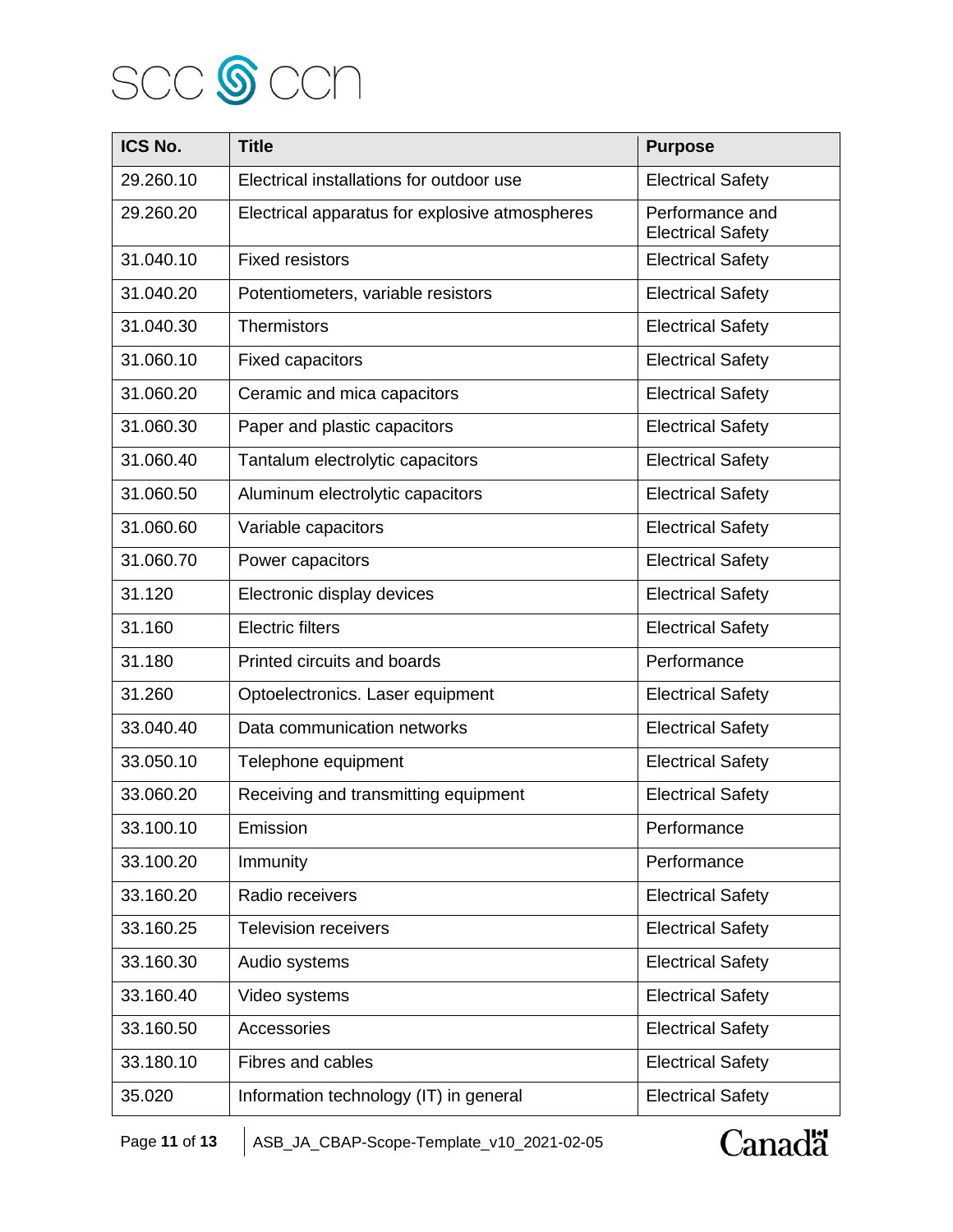

| ICS No.   | <b>Title</b>                                                        | <b>Purpose</b>                              |
|-----------|---------------------------------------------------------------------|---------------------------------------------|
| 35.160    | Microprocessor systems                                              | <b>Electrical Safety</b>                    |
| 35.180    | IT terminal and other peripheral equipment                          | <b>Electrical Safety</b>                    |
| 35.260    | Office machines                                                     | <b>Electrical Safety</b>                    |
| 37.040.10 | Photographic equipment. Projectors                                  | <b>Electrical Safety</b>                    |
| 39.040.20 | <b>Clocks</b>                                                       | <b>Electrical Safety</b>                    |
| 43.040.10 | Electrical and electronic equipment                                 | Performance and<br><b>Electrical Safety</b> |
| 43.060.40 | Fuel systems                                                        | Performance and<br><b>Electrical Safety</b> |
| 43.060.50 | Electrical and electronic equipment. Control<br>systems             | Performance and<br><b>Electrical Safety</b> |
| 47.020.60 | Electrical equipment of ships and of marine<br>structures           | Safety                                      |
| 47.020.90 | Marine ventilation, air conditioning and heating<br>systems         | <b>Performance Safety</b>                   |
| 53.060    | <b>Industrial trucks</b>                                            | <b>Fire Safety</b>                          |
| 61.080    | Sewing machines and other equipment for the<br>clothing industry    | <b>Electrical Safety</b>                    |
| 75.200    | Petroleum, petroleum products and natural gas<br>handling equipment | Safety                                      |
| 91.060.50 | Doors and windows                                                   | <b>Fire Safety</b>                          |
| 91.140.10 | Central heating systems                                             | Safety                                      |
| 91.140.30 | Ventilation and air-conditioning                                    | Performance                                 |
| 91.140.40 | Gas supply systems                                                  | <b>Fire Safety</b>                          |
| 91.140.50 | Electricity supply systems                                          | <b>Fire Safety</b>                          |
| 91.140.60 | Water supply systems                                                | Performance                                 |
| 91.140.65 | Water heating equipment                                             | Performance and<br><b>Electrical Safety</b> |
| 91.160.10 | Interior lighting                                                   | Performance and<br><b>Electrical Safety</b> |
| 97.030    | Domestic electrical appliances in general                           | Performance and<br><b>Electrical Safety</b> |
| 97.040.20 | Cooking ranges, working tables, ovens and similar<br>appliances     | <b>Electrical Safety</b>                    |
| 97.040.30 | Domestic refrigerating appliances                                   | <b>Electrical Safety</b>                    |